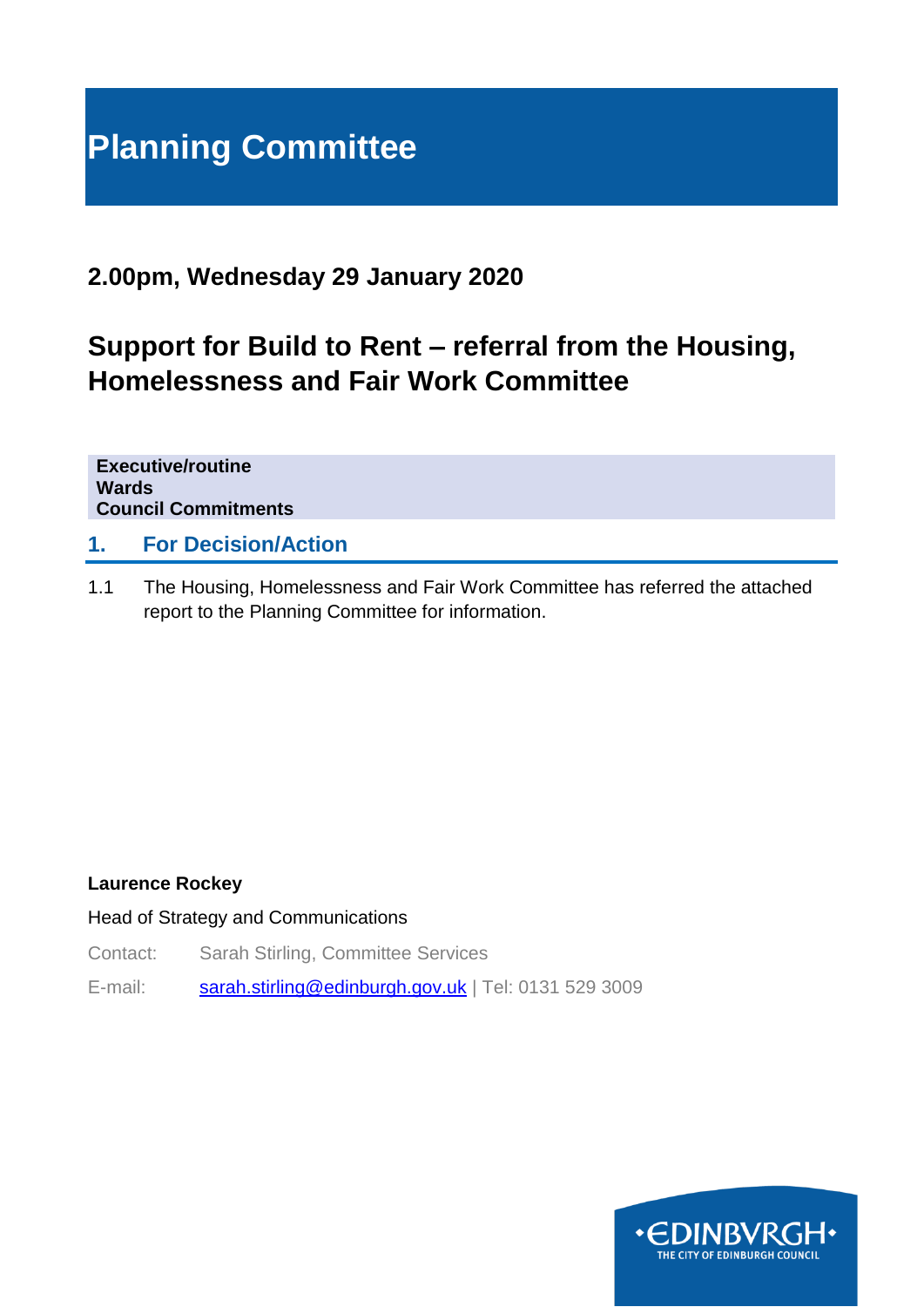# **Support for Build to Rent**

#### **2. Terms of Referral**

- 2.1 On 31 October 2019, the Housing, Homelessness and Fair Work Committee approved the Strategic Housing Investment Plan (SHIP) 2020/25. The SHIP outlined a programme over the next five years which would deliver nearly 9,500 affordable homes across the city. A funding shortfall of £71.8 million over the next five years was highlighted, should grant levels remain static.
- 2.2 Following engagement with the Build to Rent (BTR) sector, a potential pipeline of around 6,000 BTR homes had been identified. This pipeline had the potential to generate investment of around £900 million in the local economy. The investment would support the delivery of Council commitments; including delivery of 20,000 affordable homes.
- 2.3 On 20 January 2020, the Housing, Homelessness and Fair Work Committee noted the outcome of engagement with the BTR sector and agreed an approach to delivery of affordable housing in BTR developments.
- 2.4 The Housing, Homelessness and Fair Work Committee agreed:
	- 2.4.1 To note the outcome of engagement with the Build to Rent (BTR) sector and that a pipeline of over 6,000 homes had been identified to address housing demand and support the economic growth of the city.
	- 2.4.2 To agree the approach to securing affordable housing in BTR developments.
	- 2.4.3 To agree that the Convener would write to the Chancellor with regard to the gap in Edinburgh between the Local Housing Allowance and the Broad Rental Market Area 30th percentile.
	- 2.4.4 To refer the report to the Planning Committee for information.

#### **3. Background Reading/ External References**

3.1 [Housing, Homelessness and Fair Work Committee of 20 January 2020](https://edinburgh.public-i.tv/core/portal/webcast_interactive/465469) - Webcast

#### **4. Appendices**

4.1 Appendix 1 – Report by the Executive Director of Place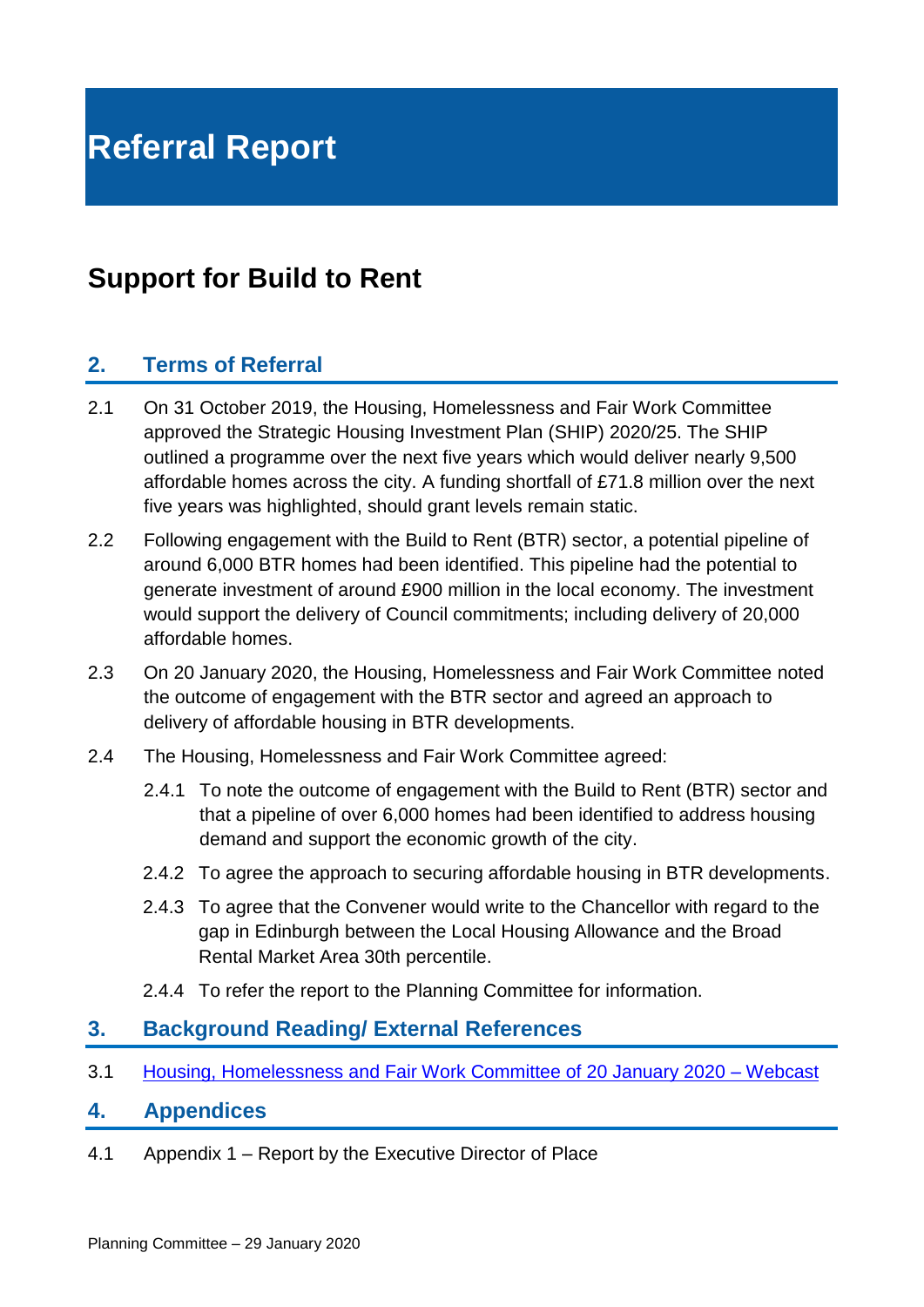# **Housing, Homelessness and Fair Work Committee**

## **10.00am, Monday, 20 January 2020**

# **Support for Build to Rent**

| <b>Executive/routine</b><br><b>Wards</b> | <b>Executive</b><br>All |  |
|------------------------------------------|-------------------------|--|
| <b>Council Commitments</b>               |                         |  |

#### **1. Recommendations**

- 1.1 It is recommended that Housing, Homelessness and Fair Work Committee:
	- 1.1.1 notes the outcome of engagement with the Build to Rent (BTR) sector and that a pipeline of over 6,000 homes has been identified to address housing demand and support the economic growth of the city;
	- 1.1.2 agrees the approach to securing affordable housing in BTR developments; and
	- 1.1.3 refers this report to Planning Committee for information.

#### **Paul Lawrence**

#### Executive Director of Place

Contact: Elaine Scott, Housing Services Manager

E-mail: [elaine.scott@edinburgh.gov.uk](mailto:elaine.scott@edinburgh.gov.uk) | Tel: 0131 529 2277

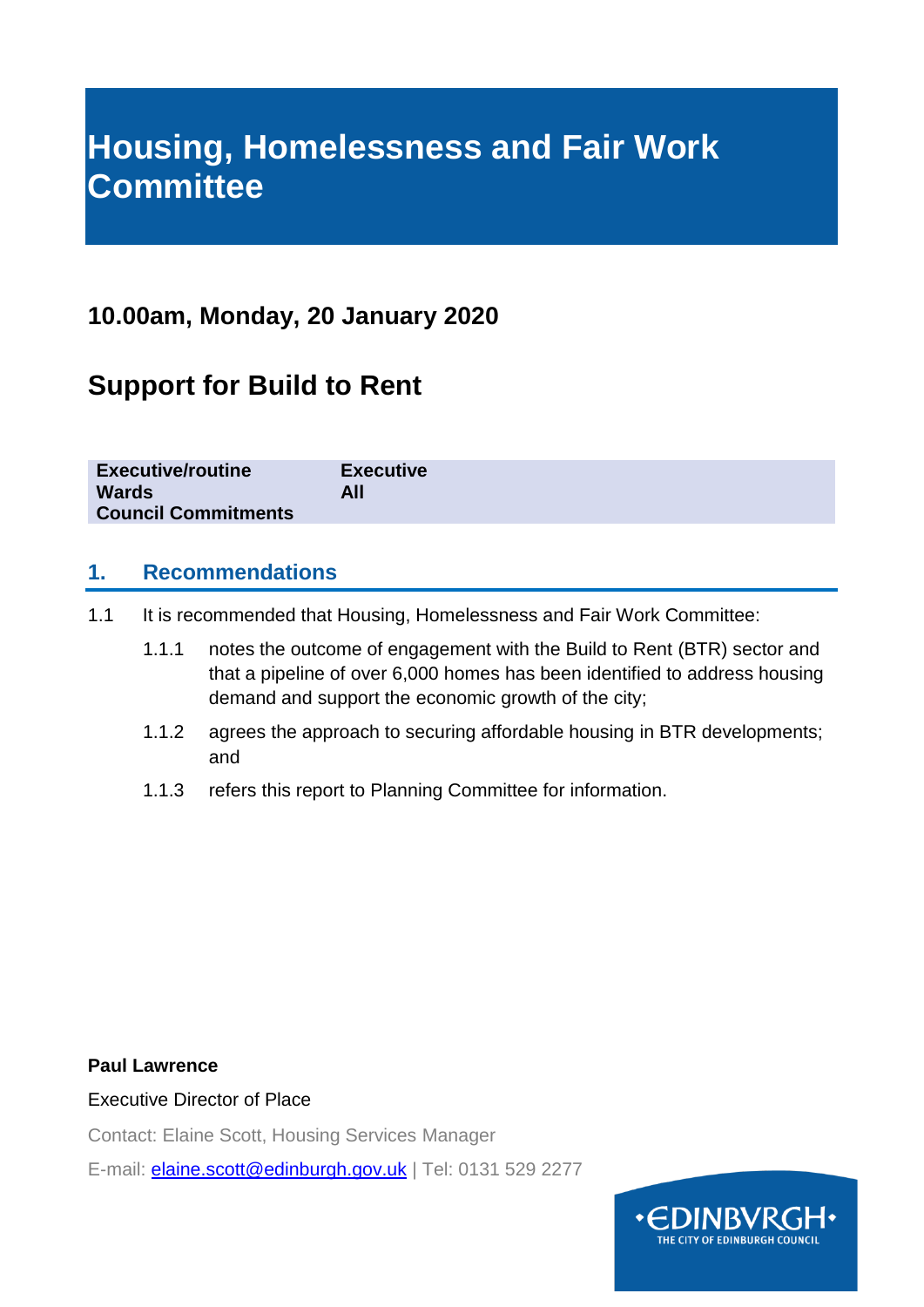**Report**

## **Support for Build to Rent**

#### **2. Executive Summary**

- 2.1 Following engagement with the BTR sector, a potential pipeline of around 6,000 BTR homes has been identified. This pipeline has the potential to generate investment of around £900 million in the local economy. The investment will support the delivery of Council commitments; including delivery of 20,000 affordable homes.
- 2.2 The Strategic Housing Investment Plan 2020/25 (SHIP) identified a funding gap of £71.8 million in the delivery of affordable housing over the next five years, should grant levels remain static. Innovative funding models that require little or no subsidy are therefore critical in achieving the 20,000 homes target.
- 2.3 Committee is asked to note the outcome of engagement with the BTR sector and to agree an approach to delivery of affordable housing in BTR developments.

#### **3. Background**

- 3.1 On [24 August 2017,](https://democracy.edinburgh.gov.uk/Data/City%20of%20Edinburgh%20Council/20170824/Agenda/$item_81_-_programme_for_the_capital_-_the_city_of_edinburgh_council_business_plan_2017-22.xls.pdf) Council approved its five-year business plan. The plan sets out an objective to build 20,000 new affordable homes in the city over the next ten years.
- 3.2 On [3 October 2018,](https://democracy.edinburgh.gov.uk/Data/Planning%20Committee/20181003/Agenda/$item_61_-_edinburgh_design_guidance_-_post_approval_review.xls.pdf) revised guidance on BTR developments was approved by Planning Committee as part of the report Edinburgh Design Guidance Post Approval Review. A section of the Guidance sets out the key characteristics of 'Purpose Built Homes for Rent'. The revised guidance recognised that delivery of purpose-built rented accommodation with integrated placemaking and services can offer opportunities, particularly for large mixed-use regeneration sites. Edinburgh is the first Scottish local authority to provide specific planning guidance for BTR homes.
- 3.3 On [24 January 2019,](https://democracy.edinburgh.gov.uk/Data/Housing%20and%20Economy%20Committee/20190124/Agenda/item_73_-_approach_to_build_to_rent.pdf) Housing and Economy Committee considered a report on Approach to Build to Rent. The report highlighted the opportunity that BTR provides to accelerate housing development, supported by institutional investment, whilst delivering 25% affordable housing. Committee agreed that officers would develop a broad policy framework to support development of BTR in the city.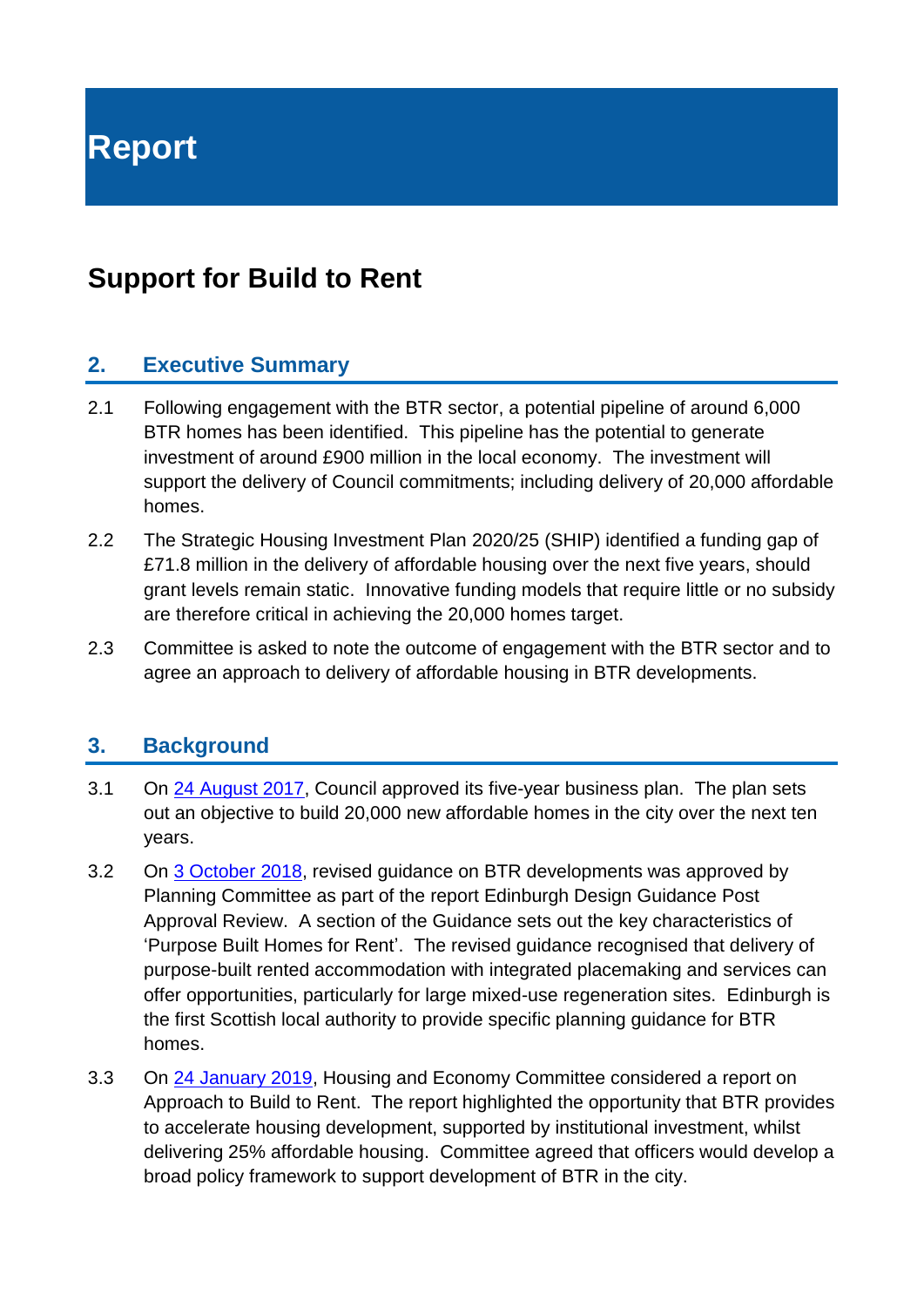- 3.4 On [29 August 2019,](https://democracy.edinburgh.gov.uk/documents/s5639/V2%20-%20Strategic%20Approach%20to%20Private%20Rented%20Sector.pdf) Housing, Homelessness and Fair Work Committee received an interim update on BTR, as part of the Strategic Approach to Private Rented Sector report. The report agreed to report back to Committee within two committee cycles on the development of a broad policy framework to support BTR.
- 3.5 On [31 October 2019,](https://democracy.edinburgh.gov.uk/documents/s10135/Item%207.3%20-%20SHIP%202020%2024.pdf) the Housing, Homelessness and Fair Work Committee approved the SHIP 2020/-25. This SHIP outlines a programme over the next five years which would deliver nearly 9,500 affordable homes across the city. The report highlighted a funding shortfall of £71.8 million over the next five years, should grant levels remain static.

## **4. Main report**

- 4.1 In [January 2019,](https://democracy.edinburgh.gov.uk/Data/Housing%20and%20Economy%20Committee/20190124/Agenda/item_73_-_approach_to_build_to_rent.pdf) Housing and Economy Committee noted the opportunity that BTR provides to accelerate housing development, support placemaking, increase housing choice and improve customer experience of renting housing in the private sector. In Edinburgh, affordable housing led BTR has been delivering professionally managed, quality rented homes at below market rents for nearly ten years with almost 1,000 homes completed and over 400 under construction.
- 4.2 Private sector led BTR, which is financed and owned by institutional investors and delivered by private developers has taken longer to establish in Edinburgh than other cities; such as Manchester and London. In June 2019 a workshop was held with around 30 BTR developers and investors to explore challenges and potential solutions to accelerate development of BTR in the city. The event was informed by responses to an online questionnaire, which revealed significant interest in BTR, with target investment ranging from below £25 million to over £500 million. The industry expressed interest in all house types from apartments to suburban family housing. The main challenges identified by the workshop were in relation to land and delivery of 25% affordable housing.
- 4.3 In Edinburgh, there is intense competition for available private sector sites, local authority and other public sector sites are required to meet a range of needs, such as for social rented housing and early years provision. Traditionally, BTR investors and developers have indicated a preference for city centre locations; where there is a limited number of sites and competition from hotel and student accommodation developers as well as build for sale. The workshop was successful in highlighting citywide demand for rented housing; at a range of prices with significant opportunity to develop at scale in less central locations.
- 4.4 The workshop and wider engagement with the industry also provided an opportunity to address approach to delivery of 25% affordable housing within BTR developments. In 'Build for Sale' developments, Registered Social Landlords (RSLs) enter into contracts with private developers to deliver affordable housing. The RSLs development is supported by Scottish Government grant funding. The outcome is that part of the development is owned and managed in the long term by an RSL with the remainder of the development in individual private ownership. BTR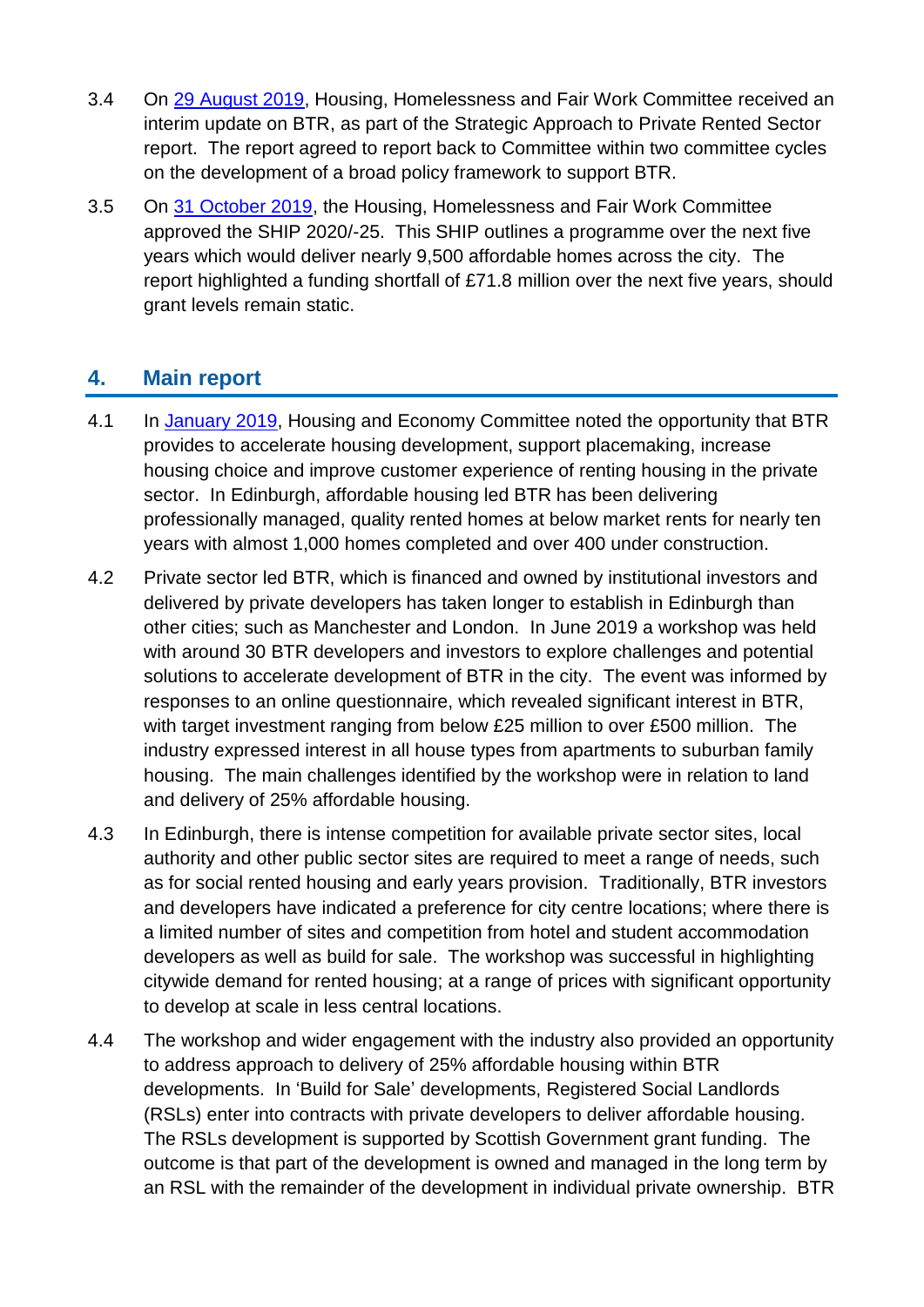developers advised that investors wish to retain 100% ownership of developments to protect their long-term investment in the estate.

- 4.5 Intermediate rent (or unsubsidised mid-market rent) is an existing and accepted affordable housing tenure, defined in the Council's Affordable Housing Guidance (February 2019) as: 'Private rented accommodation, unsubsidised, available at rents below market rent levels in the city'. This tenure lends itself to delivery as part of BTR developments.
- 4.6 Homes would be affordable for a minimum of 25 years and this would be secured by Section 75 Legal Agreement. A separate annex within the Section 75 would set obligations in respect of management, rent setting and rent increases.
- 4.7 The following principles for a BTR framework could provide greater certainty for BTR investors seeking to bring forward planning applications whilst delivering the Council's strategic objectives in relation to affordable housing:
	- 4.7.1 BTR developments would deliver purpose built rental accommodation;
	- 4.7.2 the full percentage of homes required by the Affordable Housing Policy will be sought on BTR developments;
	- 4.7.3 affordable housing within a BTR development will normally be delivered as 'Intermediate Rent' by the BTR operator; intermediate rent homes will be secured as affordable through a Section 75 Legal Agreement for a minimum of 25 years; and rents for the affordable homes will be capped at Broad Rental Market Area (BRMA) 30<sup>th</sup> Percentile and rent increases will be restricted by the Section 75 Legal Agreement: and
	- 4.7.4 Tenants will be granted Scottish Private Residential Tenancies
- 4.8 BTR affordable homes; unlike RSL affordable housing, does not benefit from Scottish Government grant subsidy and the developer is not able to secure an immediate financial return from selling homes. Affordable rents, therefore, need to be set at a level which is viable in relation to development costs but is also affordable to people on low to medium incomes.
- 4.9 Rents at BRMA 30<sup>th</sup> Percentile continue to be a benchmark of affordability and are on average almost 30% less than market rents. BRMA 30<sup>th</sup> Percentile have been used as the basis for rent setting for Scottish Government's Mid-Market Rent Invitation and the maximum level that RSL grant funded mid-market rents can be increased to, with the local authorities' consent, under Scottish Government grant guidelines.
- 4.10 The Council's Affordable Housing Policy sets out a 'Definition of Priority Clients'; those people who are in housing need, who cannot afford to access accommodation through the regular functioning of the housing market and earn below average household income. Rents at the 30<sup>th</sup> Percentile are affordable to people within the defined client group earning less than the average household income of £44,000 per year. Affordability of rents is noted by both Scottish Government and Shelter Scotland as being less than 35% of income. BRMA 30th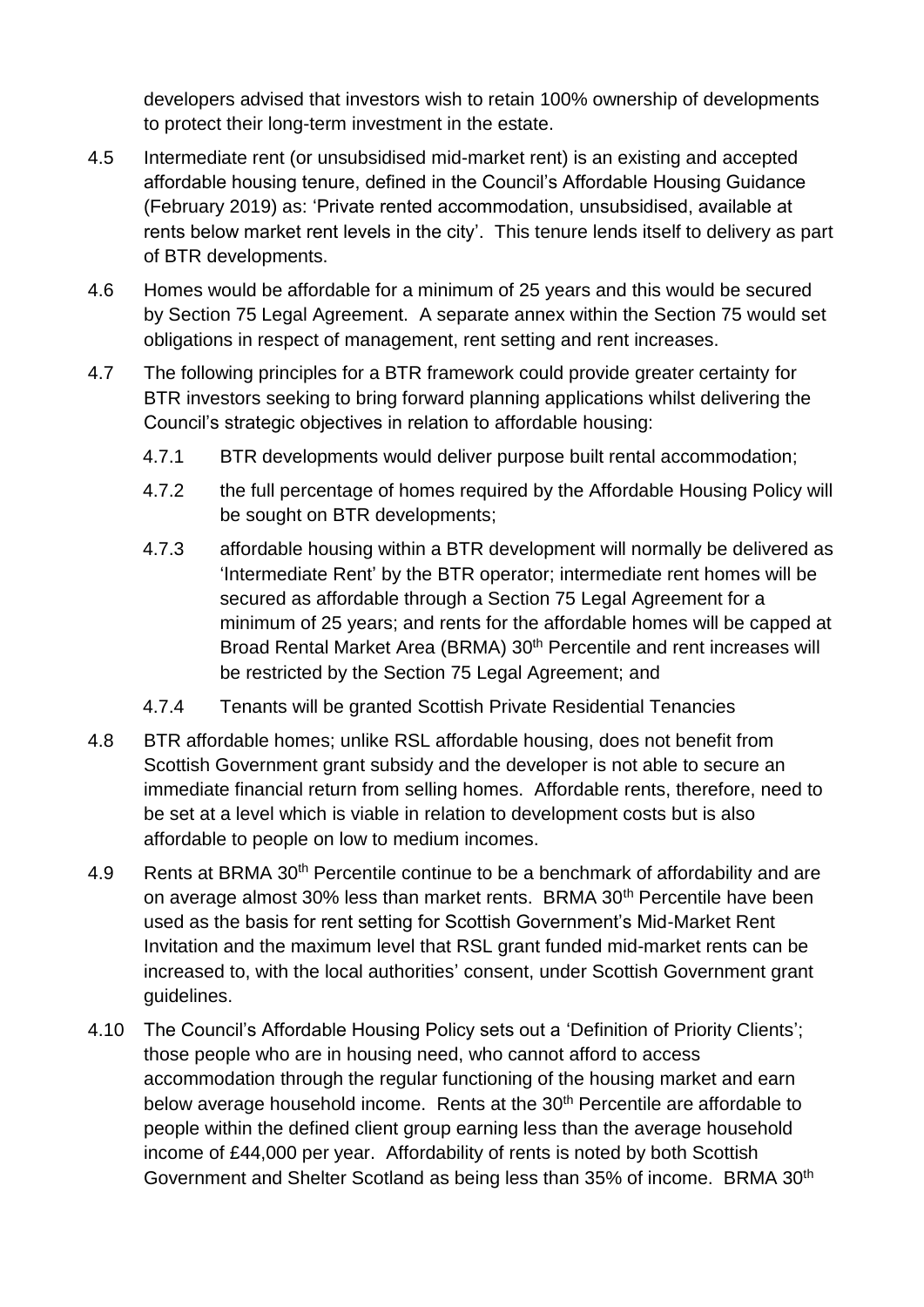Percentile rents can offer an affordable alternative for people on lower than average incomes.

4.11 Local Housing Allowance (LHA), set by the UK Government, is the maximum amount of benefit which a person can claim. LHA was formerly based on the 30<sup>th</sup> th Percentile of rented homes from across the BRMA; the lowest priced third of the rental market in an area. LHA rates were frozen for four years from 2014, during this time LHA became disconnected from BRMA rates. In the same period construction costs, land values and market rents all increased. Scottish Government figures show that in 2018, across Scotland, it was the Lothian area (including Edinburgh) that had the biggest gap between LHA and the lowest third of the rental market. The table below sets out the difference.

| <b>Monthly</b><br><b>Rents</b> | LHA 2019/20 | <b>BRMA 30th</b><br><b>Percentile</b> | Average<br><b>Market Rent</b> | <b>Market Rent</b><br>compared to<br><b>BRMA 30th</b> |
|--------------------------------|-------------|---------------------------------------|-------------------------------|-------------------------------------------------------|
| 1 Bedroom                      | £551.76     | £648.22                               | £764.00                       | +£115.78                                              |
| 2 Bedroom                      | £668.55     | £797.81                               | £1,013.00                     | $+£215.19$                                            |
| 3 Bedroom                      | £832.26     | £1,196.69                             | £1,470.00                     | +£273.31                                              |

#### **Table 1: LHA, BRMA and market rents 2019**

4.12 In recognition of this, a motion was approved by Housing, Homelessness and Fair Work Committee on [29 August 2019](https://democracy.edinburgh.gov.uk/documents/s5674/Motions%20and%20Amendments%20-%20Housing%20Homelessness%20Fair%20Work%20-%2029.08.19.pdf) for the Convener to write to the UK's Chancellor of the Exchequer in support of Crisis's 'Cover the Cost' campaign. The campaign recognises the disconnect between LHA and market rents and asks that people write to the Chancellor to request that LHA be realigned to 30th Percentile.

#### **Build to Rent Pipeline**

- 4.13 Officers have engaged with the BTR sector and now have a pipeline of around 6,000 homes that can accelerate residential development on brownfield land. Purpose built rental accommodation responds to the housing needs of our city, supports economic growth, and is backed by considerable institutional investment. Sites such as Western Harbour and Edinburgh Park could deliver area regeneration at a scale and pace which has not been seen in our city for decades. Those sites alone could deliver almost 3,000 homes for rent before 2025.
- 4.14 On 31 July 2019, the application for 234 BTR homes at 159 Fountainbridge was approved by Development Management Sub Committee. The development includes 58 tenure blind affordable homes that will be owned and managed by the BTR operator Vastint and secured as affordable housing for a minimum of 25 years.
- 4.15 On 25 September 2019, planning applications for 330 BTR homes at Skyliner, Ocean Drive and 940 homes at Western Harbour were both approved by Development Management Sub Committee. These tenure blind affordable homes will also be affordable for a minimum of 25 years and secured by Section 75 Legal Agreement.
- 4.16 On 4 December 2019, a planning application by BTR operator Moda, for 476 BTR homes at Fountainbridge, was approved by Development Management Sub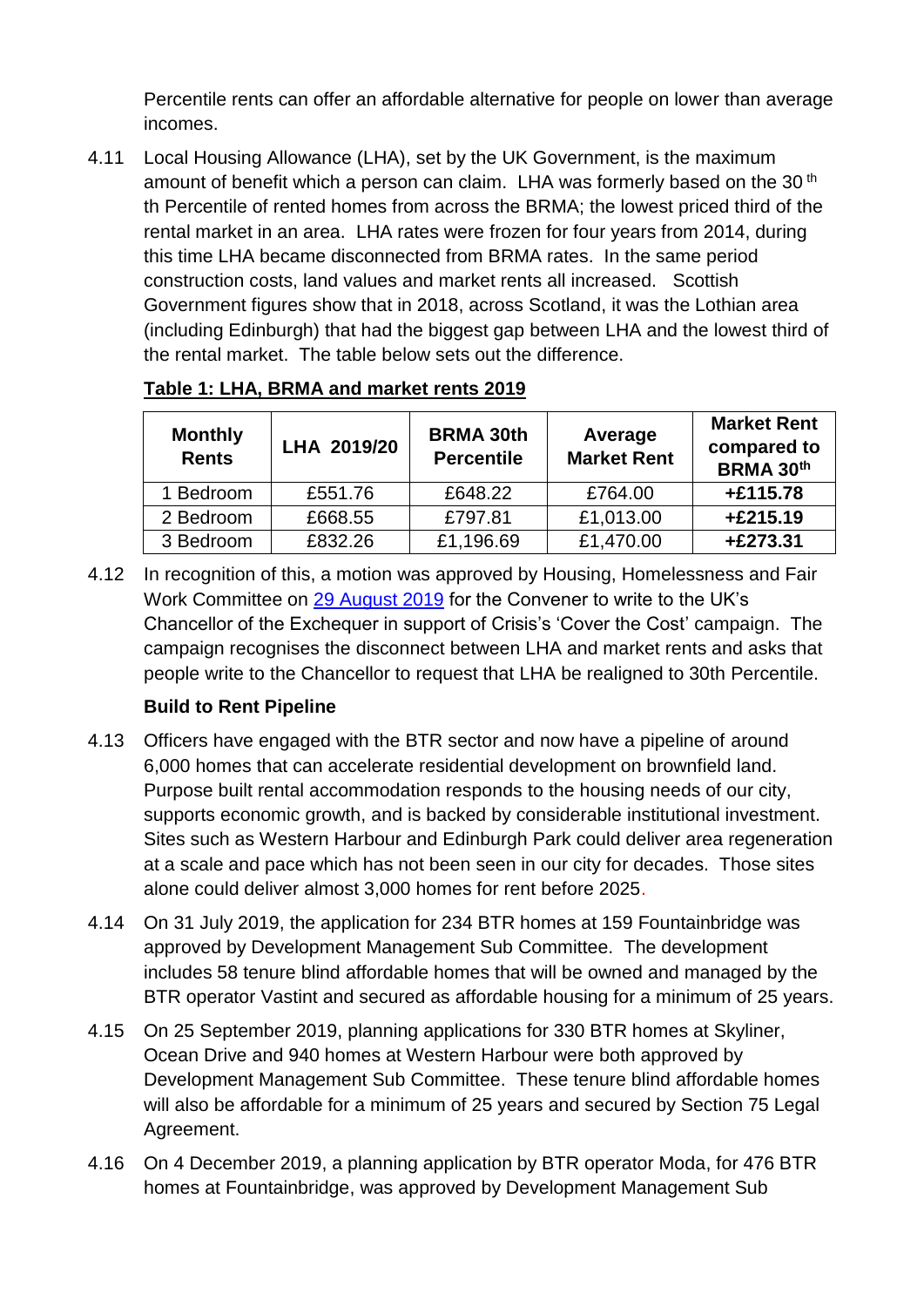Committee. Tenure blind affordable homes will be delivered on site and will be affordable for a minimum of 25 years, secured by Section 75 Legal Agreement.

4.17 Committee is asked to note Appendix 1, which sets out the BTR Pipeline.

### **5. Next Steps**

- 5.1 Officers will continue to work with BTR developers to support the delivery of a potential pipeline of around 6,000 homes across the city over the next few years. The number of homes is an estimate at this stage, as some of the sites have only recently submitted planning applications and could still be subject to change. The Council is also aware of initial discussions being held with landowners on other sites, that could result in more BTR developments being brought forward.
- 5.2 Awareness raising, information and training will be provided for housing and planning officers on BTR and its role in supporting the delivery of Council objectives and commitments.

## **6. Financial impact**

- 6.1 A pipeline of around 6,000 BTR homes could generate around £900 million investment in the city. These homes also bring significant benefits in terms of area regeneration, long term management and support for the local economy.
- 6.2 The SHIP 2020/25, approved by Housing, Homelessness and Fair Work Committee on [31 October 2019,](https://democracy.edinburgh.gov.uk/documents/s10135/Item%207.3%20-%20SHIP%202020%2024.pdf) identified a shortfall of £71.8 million in grant funding for affordable housing over the next five years.
- 6.3 Grant funding is not required for the delivery of affordable BTR homes. The 25% affordable homes from the BTR pipeline would have required grant of £90 million if being delivered by an RSL, based on average grant rates of £60,000 per property. Grant freed up from supporting delivery of mid rent housing could be targeted at delivery of social rented homes.

## **7. Stakeholder/Community Impact**

- 7.1 Consultation and engagement with local communities will take place on a site by site basis. BTR creates opportunities for residents to have long term involvement in the ongoing management and maintenance of buildings and estates.
- 7.2 RSLs who are actively developing new housing within the city have been consulted on the proposal for BTR and were supportive. RSLs have been delivering affordable housing led BTR in Edinburgh for almost ten years. Consultation with RSLs will be ongoing as the city's BTR strategy develops.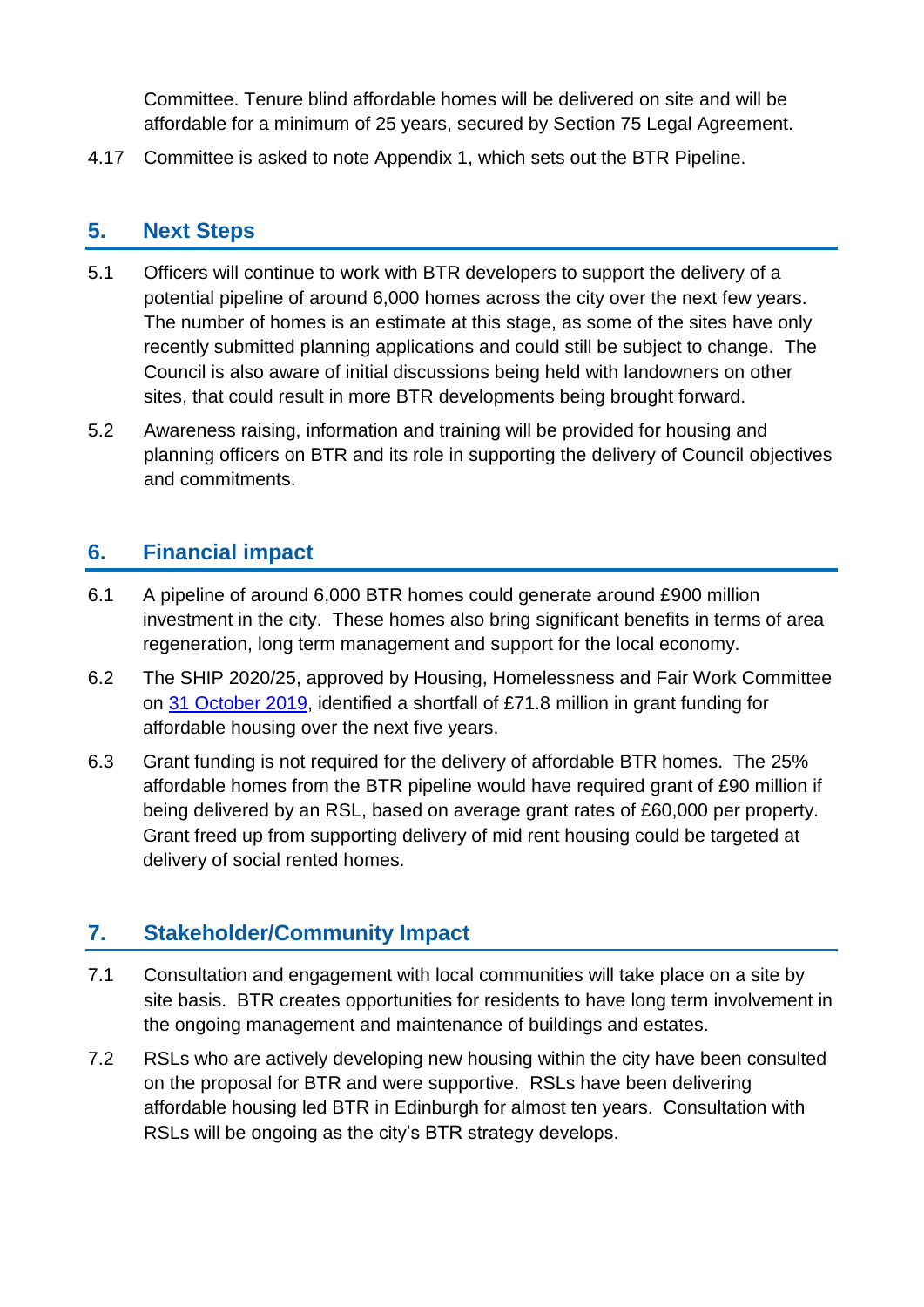## **8. Background reading/external references**

- 8.1 Approach to Build to Rent report to [24 January 2019](https://democracy.edinburgh.gov.uk/Data/Housing%20and%20Economy%20Committee/20190124/Agenda/item_73_-_approach_to_build_to_rent.pdf) Housing and Economy Committee.
- 8.2 Strategic Approach to Private Rented Sector report to [29 August 2019](https://democracy.edinburgh.gov.uk/documents/s5639/V2%20-%20Strategic%20Approach%20to%20Private%20Rented%20Sector.pdf) Housing, Homelessness and Fair Work Committee.
- 8.3 Strategic Housing Investment Plan 2020-2025 report to [31 October 2019](https://democracy.edinburgh.gov.uk/documents/s10135/Item%207.3%20-%20SHIP%202020%2024.pdf) Housing, Homelessness and Fair Work Committee.

## **9. Appendices**

9.1 Appendix 1 – Build to Rent Pipeline